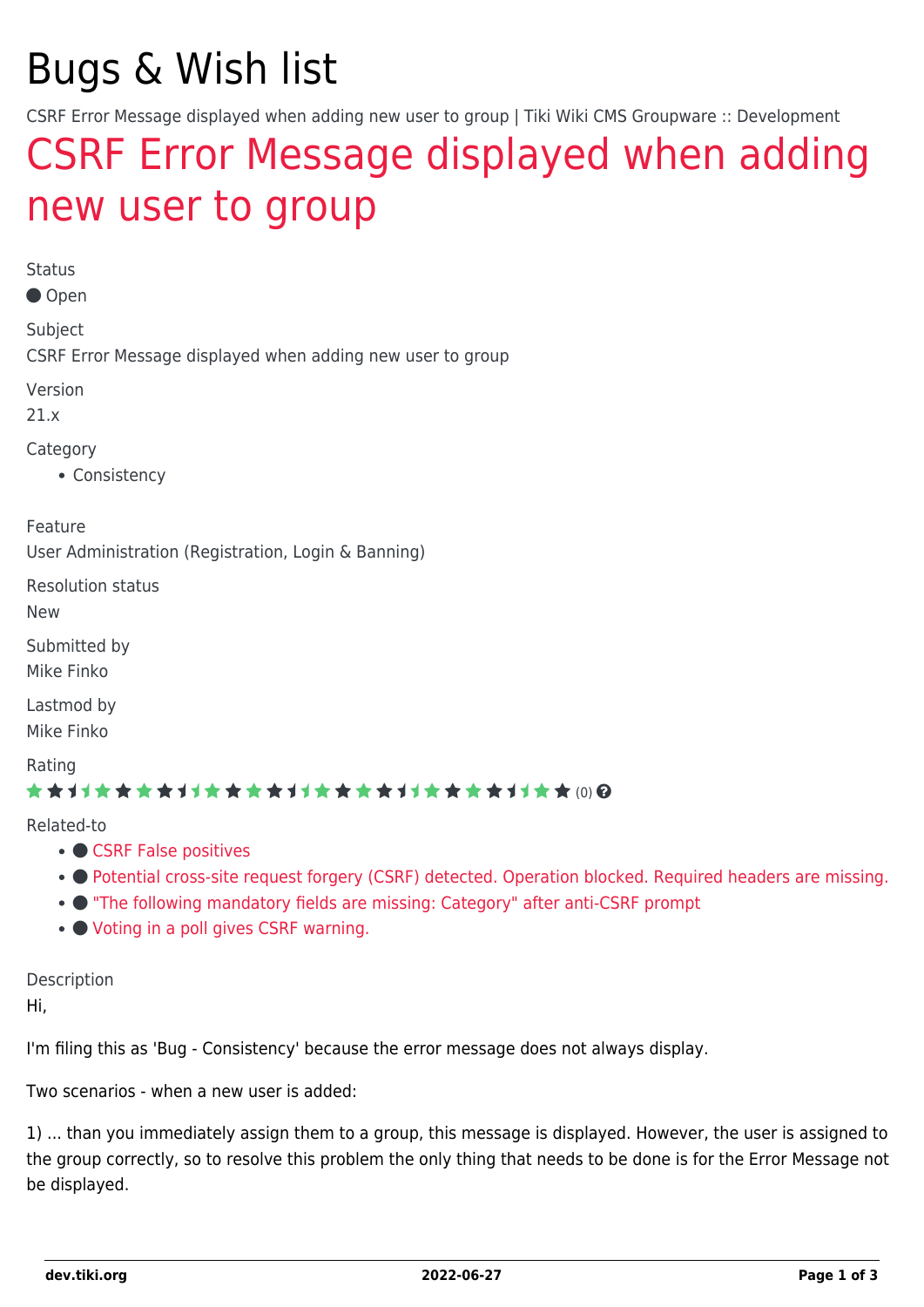2) ... than the Admin User page is refreshed, no error message is displayed when assigning this new user to a group.

One other piece of information - since the new 'enter password' (e.g. Admin Password) for adding / editing users was added, a Firefox pop-up asking to 'Reconfirm submission' is regularly displayed:

Maybe this is interfering?

Thanks, Mike

| Importance<br>5                                                                 |
|---------------------------------------------------------------------------------|
| Easy to solve?<br>5                                                             |
| Priority<br>25                                                                  |
| Demonstrate Bug (Tiki 19+)<br>Please demonstrate your bug on show2.tikiwiki.org |
| Version: trunk V Create show2.tikiwiki.org instance                             |
| Ticket ID                                                                       |
|                                                                                 |

7604

Created Wednesday 11 November, 2020 10:26:14 GMT-0000 by Mike Finko

LastModif Wednesday 11 November, 2020 10:26:14 GMT-0000

### Comments

## Attachments

| filename                     | created | hits | comment | version | filetype |
|------------------------------|---------|------|---------|---------|----------|
| No attachments for this item |         |      |         |         |          |